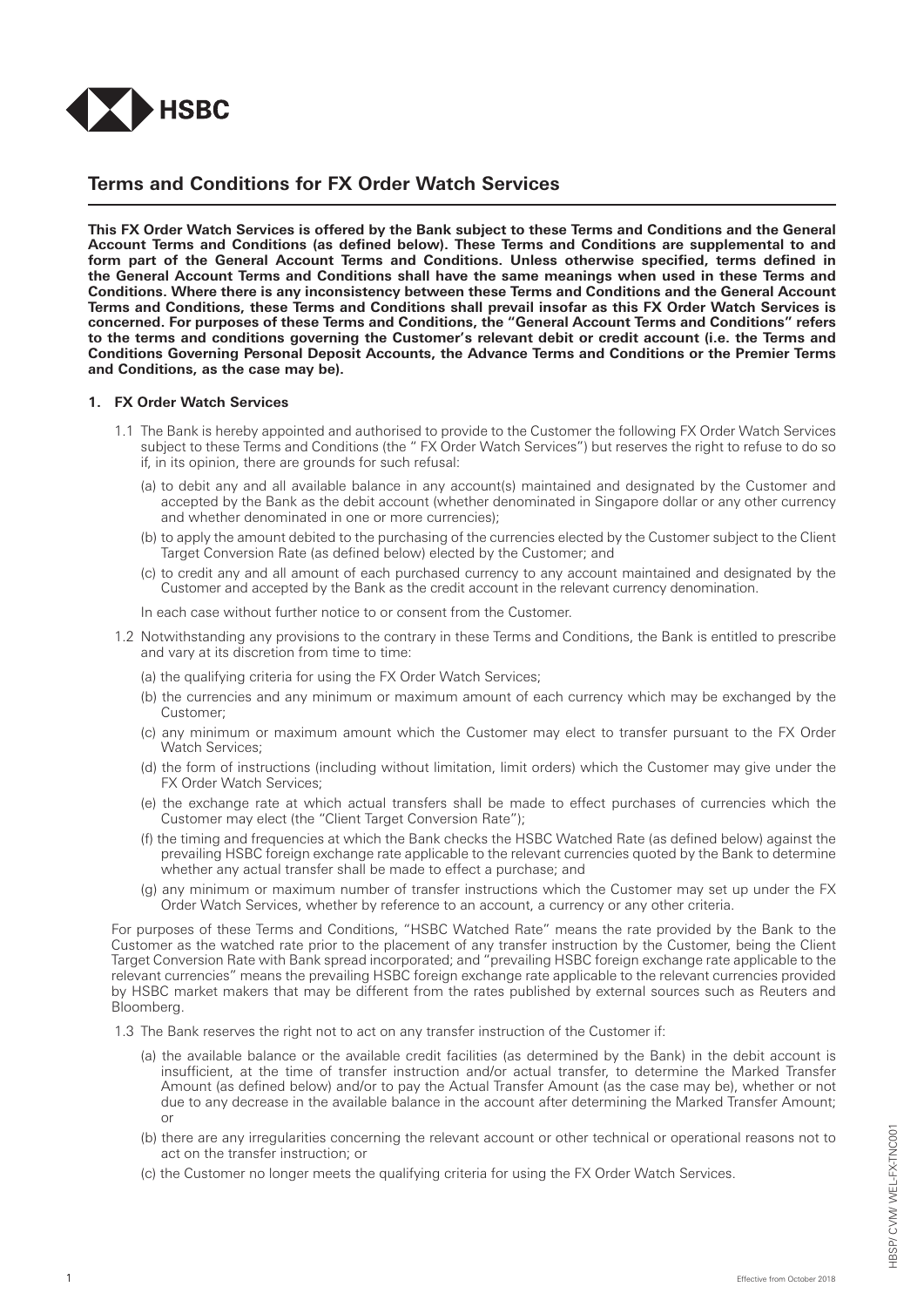### **2. Client Target Conversion Rate**

- 2.1 The Customer shall elect his Client Target Conversion Rate and notify the Bank of his election in such manner as the Bank may require from time to time.
- 2.2 Subject to the agreement of the Bank, the Customer may instruct the Bank in such manner as the Bank may require from time to time to vary any Client Target Conversion Rate and/or to cancel any transfer instruction. Any instruction received by the Bank pursuant to this Clause shall not be effective until after such instruction is accepted by the Bank and the Bank has been given reasonable time to process it. The Bank shall be entitled to continue to act on any existing accepted transfer instruction unless and until the Bank has received, accepted and processed the Customer's instructions otherwise.
- 2.3 Subject to the agreement of the Bank, the Customer may elect an amount to be converted or an amount to be converted into (the "transfer amount"), and the marked transfer amount ("Marked Transfer Amount") shall be determined by the Bank with reference to such transfer amount and the Client Target Conversion Rate, and may be rounded off as the Bank thinks appropriate. On receipt by the Bank of any transfer instruction and until completion of the actual transfer, the Customer shall not be entitled to withdraw all or any part of the Marked Transfer Amount (in the form of available balance and/or credit facility) from the debit account and the Marked Transfer Amount shall not constitute a debt owed by the Bank to the Customer. The Customer hereby charges the said amount in favour of the Bank as security for the Bank's actual or contingent liabilities in respect of the said transfer. The Bank shall not be under any obligation to ensure that any minimum credit balance remains in the debit account and the Customer is liable for any resulting overdraft or amount owed to the Bank in such circumstances.
- 2.4 At the time of actual transfer, the Bank shall debit an amount which is determined by the Bank with reference to the transfer amount elected by the Customer and the then prevailing exchange rate ("Actual Transfer Amount") from the debit account provided that:
	- (a) if the available balance or the available credit facilities (as determined by the Bank) in the debit account is insufficient at the time of actual transfer,

(i) the Bank has the right not to act on the transfer instruction in which case the instruction shall lapse, no transfer shall be made and the Customer shall be liable for any loss or expenses incurred by the Bank in such circumstances, or

(ii) the Bank may continue to act on the transfer instruction and the Customer shall be liable for any resulting authorized or unauthorized overdraft and any loss or expenses incurred by the Bank in such circumstances;

(b) if the amount to be purchased pursuant to the transfer cannot be credited to the account designated to receive such amount, the instruction shall lapse, no transfer shall be made and the Customer shall be liable for any loss or expenses incurred by the Bank in such circumstances.

The Bank will collect the loss and/or expenses on the same day that such loss is incurred or such later date(s) and from any one or more of the Customer's account(s) as the Bank shall decide in its discretion. The Bank shall not be under any obligation to ensure that any minimum credit balance remains in the debit account or no overdraft will result after debiting the Actual Transfer Amount.

### **3. Transactions**

- 3.1 The Bank shall, at such time and frequency as the Bank shall in its discretion consider appropriate, check the HSBC Watched Rate against the prevailing HSBC foreign exchange rate applicable to the relevant currencies at the time(s) of checking. Unless the Bank has made other arrangements with the Customer in writing, the Bank shall be entitled to effect a currency transaction for the Customer at the Client Target Conversion Rate if the HSBC Watched Rate meets the prevailing HSBC foreign exchange rate applicable to the relevant currencies at the time of checking. The Bank shall not be under any obligation to check the HSBC Watched Rate against the rates prevailing in the relevant foreign exchange market on a real time basis, nor to effect any currency transaction at such rates. The Bank makes no warranty, express or implied, that any prevailing rate quoted by the Bank represents a rate available elsewhere in the market or is the same as the rate quoted or provided by the Bank through other means channels or services. The HSBC Watched Rate will be checked against the prevailing HSBC foreign exchange rate applicable to the relevant currencies at a frequency or interval of every 10 seconds or such other frequency or interval as may be determined by the Bank from time to time (each, an "Interval"). The Customer acknowledges that the Bank shall only check the HSBC Watched Rate against the prevailing HSBC foreign exchange rate applicable to the relevant currencies at the Intervals determined by the Bank, and any rate which meets the HSBC Watched Rate between Intervals will not be checked and no FX Target Limit Order shall in such circumstances be effected.
- 3.2 The Customer acknowledges that no warranty or guarantee is given by the Bank that the Bank will effect any transaction for the Customer pursuant to the FX Order Watch Services. The Bank may be unable to check whether the HSBC Watched Rate matches the prevailing HSBC foreign exchange rates applicable to the relevant currencies or to effect any transaction notwithstanding that the HSBC Watched Rate may have been matched due to the circumstances referred to in Clause 3.1, the volume of instructions and transactions, market circumstances or other factors beyond the Bank's reasonable control which may be existing at the relevant time. The Bank shall not be liable for any loss or damage which the Customer may suffer or incur as a result of the HSBC Watched Rate not being checked or matched or any transaction not being effected due to the above circumstances. The Customer acknowledges that in a rapidly changing market the rate quoted to the Customer may no longer remain in effect at the time a transfer instruction is received by the Bank, and agrees that the Bank shall not be liable for any losses the Customer may suffer arising out of or in relation to such event.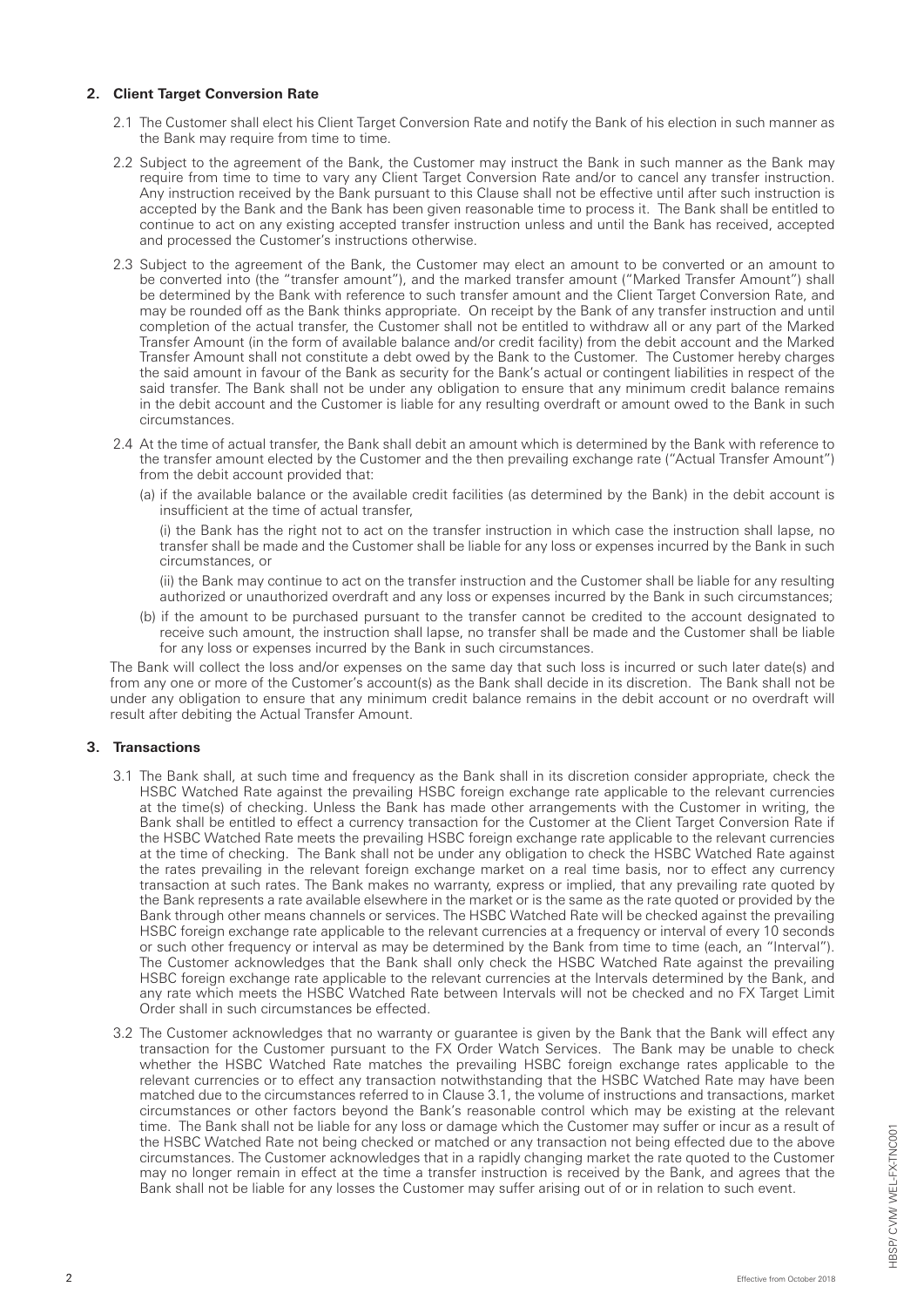- 3.3 The Bank may, but is not obliged to, notify the Customer, via FX Rate Alerts when the HSBC Watched Rate meets the prevailing HSBC foreign exchange rate applicable to the relevant currencies at the time of checking, or via other eAlerts or means of the execution, expiry or cancellation of any transfer instruction. The provision by the Bank and use by the Customer of such FX Rate Alerts and other eAlerts service in relation to the FX Order Watch Services are subject to the FX Rate Alerts Services Terms and Conditions.
- 3.4 The Customer agrees that the Customer is responsible for confirming the accuracy and completeness of the details of any transfer instruction before submitting it to the Bank. The Bank is entitled to rely on any transfer instructions the Customer submits. The Customer acknowledges and agrees to bear the risk of any delay or error or the risk of any unauthorised instructions. The Bank shall be entitled to act in accordance with its regular business practice and procedure and will only accept transfer instructions insofar as it is (in the Bank's opinion) practicable and reasonable to do so.
- 3.5 The Bank shall have no duty to verify the identity, capacity or authority of the person submitting transfer instructions via the Customer's login credentials (including login user name, password, security code or any other code or security device or credentials for accessing the Bank's service), provided the Customer has not notified the Bank in writing that the said credentials have been compromised. Transfer instructions which have been submitted via the Customer's login credentials and which the Bank believes in good faith to have been provided by the Customer shall be irrevocable and binding on the Customer even if such transfer instructions are in fact submitted by someone else.
- 3.6 The Customer expressly authorises the Bank to record all transfer instructions and any interactions that the Customer may have with the Bank or its representatives. If a dispute arises in relation to the nature and content of any communications between the Customer and the Bank, the Bank's recording, or a copy or transcript thereof certified as being a true copy or transcript by an officer of the Bank, shall be conclusive evidence as to the nature and content of such communications, unless and until the contrary is established and may be used as evidence in such dispute.
- 3.7 All transaction data relating to FX Order Watch Services will automatically be stored in the Bank's system for a minimum period required under the applicable laws regulation and rules and thereafter may be deleted without further notice to the Customer.

### **4. Fees**

The Bank reserves the right to charge fees in relation to the use and/or termination of the FX Order Watch Services and to revise such fees. The Bank shall determine and notify the Customer of the rate of any fee from time to time which shall be binding on the Customer if the Customer continues to maintain or use the FX Order Watch Services after the effective date for imposing the fee or the revised fee. Fees may be collected from the Customer in such manner and at such intervals as the Bank may specify. Paid fees are not refundable except otherwise specified by the Bank.

#### **5. Liability and Indemnity**

- 5.1 The Bank shall not be liable for losses of any kind which may be incurred by the Customer as a result of the provision of the FX Order Watch Services by the Bank in accordance with the Customer's instructions nor in any other case unless due to the negligence or wilful default of the Bank or its officers or employees. The Bank shall not have any liability whatsoever if any transfer instruction given by the Customer is not performed or is only partially performed due to the circumstances set out in Clause 3, market conditions or any other cause beyond its reasonable control.
- 5.2 The Customer shall indemnify, hold harmless and keep indemnified, the Bank, its officers and employees against all claims, liabilities, damages and losses of any kind which may be incurred by any of them, all actions or proceedings which may be brought by or against any of them and all costs and expenses of any kind of reasonable amount and reasonably incurred by any of them in connection with the provision of the FX Order Watch Services and/or as a result of any default by the Customer unless due to the negligence or wilful default of the Bank or its officers or employees and this indemnity shall continue despite the termination of the FX Order Watch Services and/or these Terms and Conditions.

### **6. Variation and Termination**

- 6.1 The Bank has the right to determine and vary from time to time the scope and extent of the FX Order Watch Services.
- 6.2 These Terms and Conditions can be amended by the Bank from time to time on giving prior notice to the Customer by way of display in the Bank's premise or by such other method as the Bank thinks fit. If the Customer does not terminate the FX Order Watch Services prior to the expiry of the notice period, the Customer shall be deemed to have agreed to such amendment. Such amendment shall become effective:
	- (a) in the case of any amendment affecting fees and charges within the Bank's control, or affecting your liabilities or obligations, after 30 days' notice, or
	- (b) in any other case, after such reasonable notice as the Bank may prescribe from time to time.
- 6.3 The Bank may, at any time, without giving notice or reasons temporarily or permanently suspend or terminate the FX Order Watch Services or its use by the Customer. Any suspension or termination of the FX Order Watch Services is without prejudice to and shall not affect the liabilities and rights which have accrued between the Customer and the Bank prior to the date of suspension or termination.